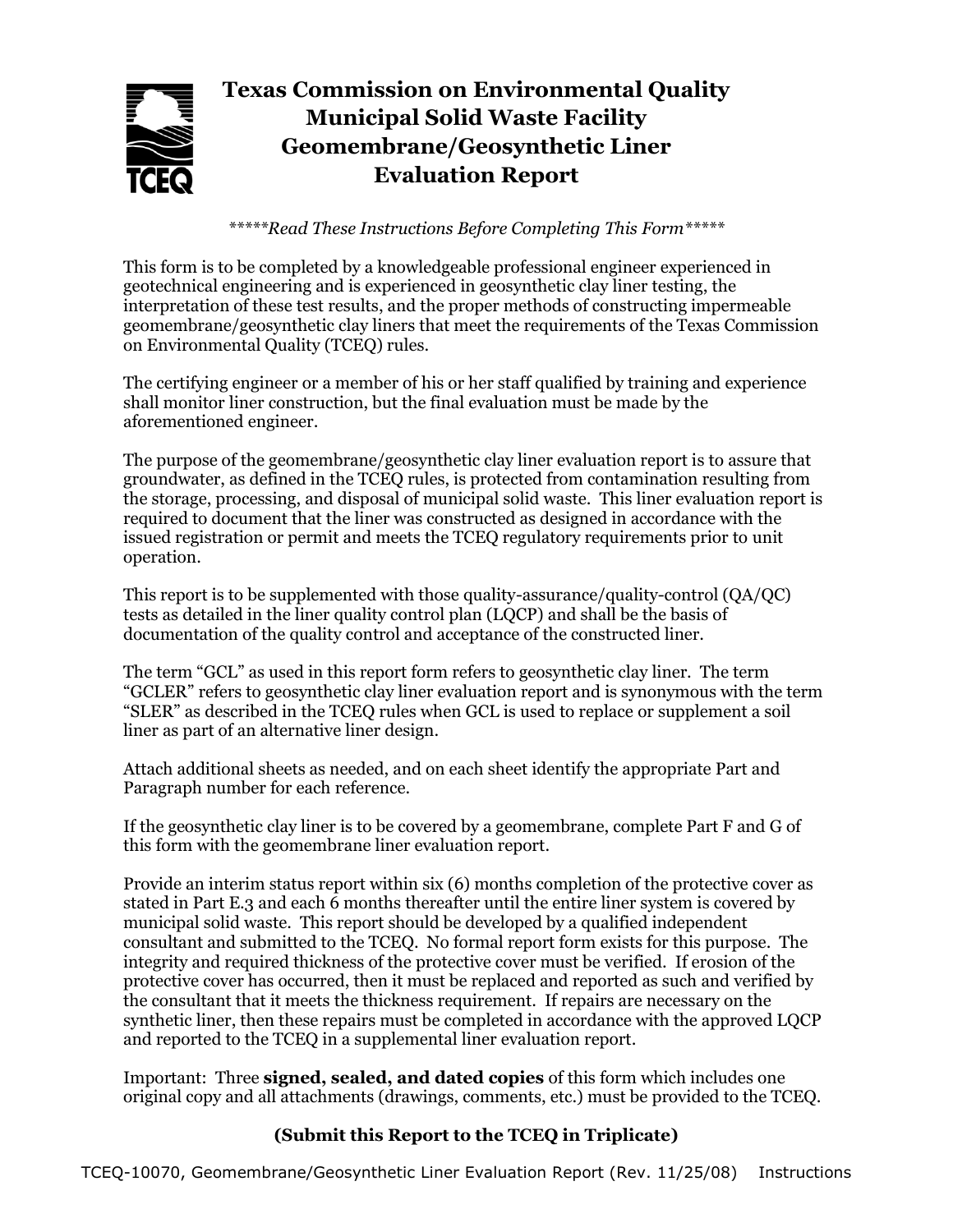

# **Texas Commission on Environmental Quality Municipal Solid Waste Facility Geomembrane/Geosynthetic Liner Evaluation Report**

# **Part A: Facility Identification**

| Permit No.: ________________________ Operational Classification Type: ______________________________          |
|---------------------------------------------------------------------------------------------------------------|
| County:                                                                                                       |
| <b>Part B: General Information</b>                                                                            |
| 1. What type of liner system is required by the permit and is detailed in the site development plan<br>(SDP)? |
| 2. Is this the first liner element of a composite liner system?                                               |
| 3. Does the SDP require a leachate collection system (LCS) for this liner system?                             |
| 4. Date of the current approved LQCP that was used to develop this GLER/GCLER?                                |
| a. Was this plan followed?                                                                                    |
| b. If not followed, why not?                                                                                  |

# **Part C: Locations and/or Description of Areas Currently Being Evaluated**

- 1. Attach to this report a copy of the latest approved sectorized fill layout plan showing the areas or sectors of the landfill or waste management unit currently under evaluation and noting areas previously filled. The required grid system must be shown on this drawing.
- 2. On a sketch(es) or drawing(s) of the area or areas under evaluation, indicate the following:
	- a. Boundary lines distinguishing the bottom and sidewall areas of the trenches or fill areas being evaluated and SLER/GCLER/GLER boundary markers.
	- b. Geomembrane/GCL panel layout with number designation and location of all repairs.
	- c. As-built elevations of subgrade or liner.
- 3. Are boundary markers in place at the time of this submittal (see rules in title 30 Texas Administrative Code, Chapter 330, Section 330.143.)?
- 4. Present evaluation location and area of coverage:
	- a. Trench, sector, or area identification or number (include SLER/GCLER/GLER boundary coordinates) of this evaluation: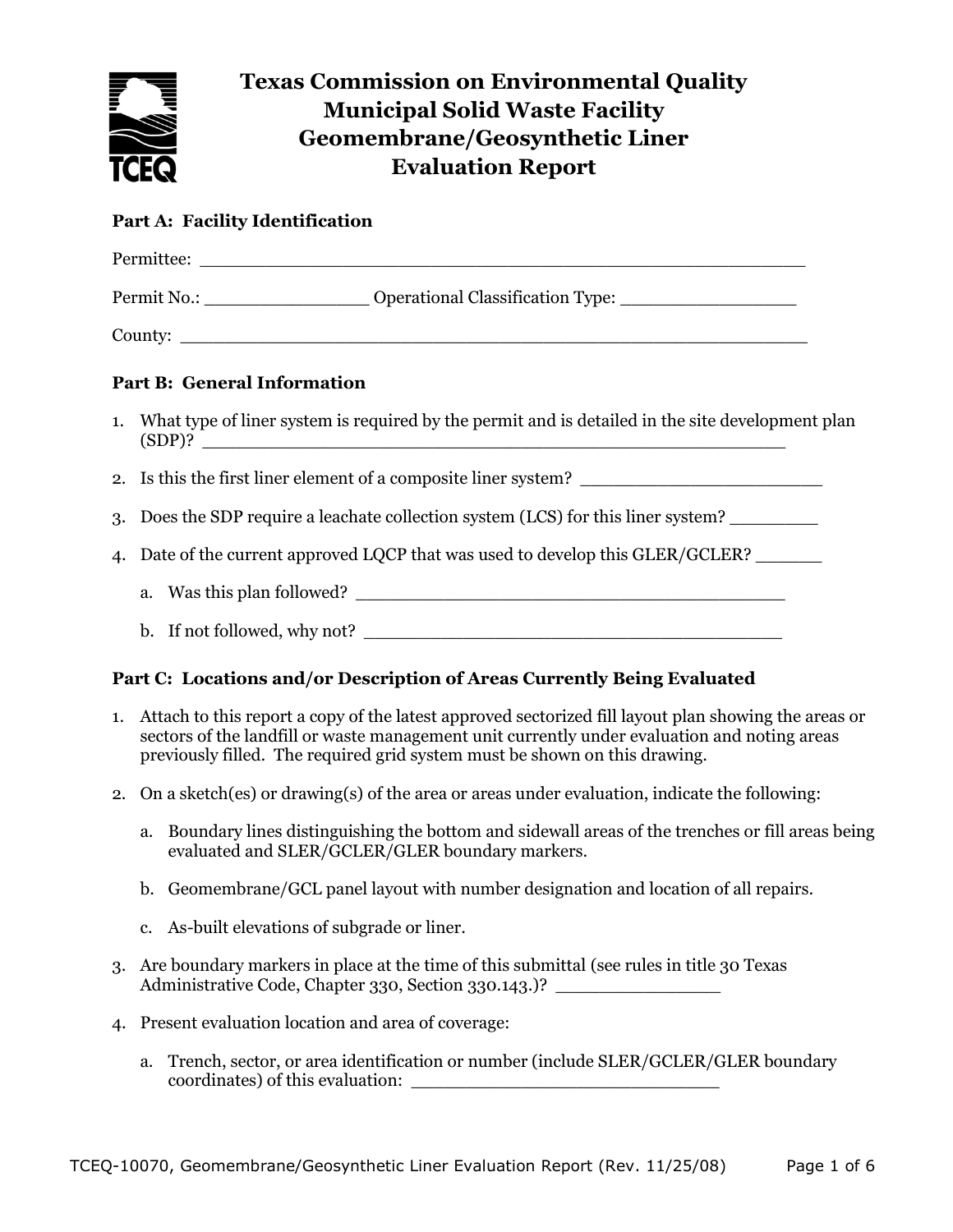- b. Excavation depth \_\_\_\_\_\_\_\_ft.; Actual elevation of trench at: top \_\_\_\_\_\_\_\_\_\_\_\_ ft.; bottom  $\underline{\hspace{1cm}}$  ft.; Width of excavation at: top  $\underline{\hspace{1cm}}$  ft.; bottom  $\underline{\hspace{1cm}}$  ft.; and ration of side slopes  $\underline{\qquad \qquad }$  H:  $\underline{\qquad \qquad }$  V.
- c. total square footage of liner construction for the floor \_\_\_\_\_\_\_\_\_\_\_\_\_\_ ft.<sup>2</sup> and for each individual side slope: (1) \_\_\_\_\_\_\_\_\_\_ft.<sup>2</sup>; (2) \_\_\_\_\_\_\_\_\_\_\_\_\_ ft.<sup>2</sup>; (3) \_\_\_\_\_\_\_\_\_\_ ft.<sup>2</sup>; (4) \_\_\_\_\_\_\_\_\_\_\_\_\_ ft.<sup>2</sup> (if evaluated area has more than four sides, list all others)

#### **Part D: Liner Materials**

- 1. Geomembrane Liner
	- a. Indicate type of geomembrane used on floor and sidewalls

\_\_\_\_\_\_\_\_\_\_\_\_\_\_\_\_\_\_\_\_\_\_\_\_\_\_\_\_\_\_\_\_\_\_\_\_\_\_\_\_\_\_\_\_\_\_\_\_

- b. Indicate geomembrane roll dimensions \_\_\_\_\_\_\_\_\_\_\_\_\_\_\_\_\_\_\_\_\_\_\_\_\_\_\_\_
- c. Does the geomembrane material meet the specifications and the requirements given in the SDP and the LQCP? \_\_\_\_\_\_\_\_\_\_\_\_\_\_\_\_\_\_\_. If not, please explain \_\_\_\_\_\_\_\_\_\_\_\_\_\_\_\_\_\_\_\_\_\_\_\_\_\_\_\_\_\_\_\_\_\_\_\_\_\_\_\_\_\_\_\_\_\_\_\_\_\_ Attach roll delivery documentation, manufacturer's certification, and conformance testing results. Provide information on a geosynthetics inventory table 6 if not provided elsewhere.

#### 2. Geosynthetic Clay Liner

a. Indicate type of GCL used on floor and sidewalls:

\_\_\_\_\_\_\_\_\_\_Needle-punched geotextile-encased GCL placed with nonwoven side up and woven side down.

- \_\_\_\_\_\_\_\_\_\_Needle-punched geotextile-encased GCL placed with woven side up and nonwoven side down.
- Needle-punched GCL with nonwoven geotextile on both sides.
- Adhesive-bonded GCL with woven geotextile on both sides.
- \_\_\_\_\_\_\_\_\_\_Stitch-bonded GCL with woven geotextile on both sides.
- \_\_\_\_\_\_\_\_\_\_Geomembrane-backed adhesive bonded GCL placed with geomembrane side down.

\_\_\_\_\_\_\_\_\_\_Geomembrane-backed adhesive-bonded GCL placed with geomembrane side up.

Other (describe)

- b. GCL roll dimensions \_\_\_\_\_\_\_\_\_\_\_\_\_\_\_\_\_\_\_\_\_\_\_\_\_\_\_\_\_\_\_\_\_\_\_\_\_\_\_\_\_
- c. Does the GCL material meet the specifications and the requirements given in the SDP and LQCP? Fig. Fig. 1. If not, please explain

Attach roll delivery documentation and manufacturer's certification and test results. Provide information on geosynthetics inventory form (attached) if not provided elsewhere.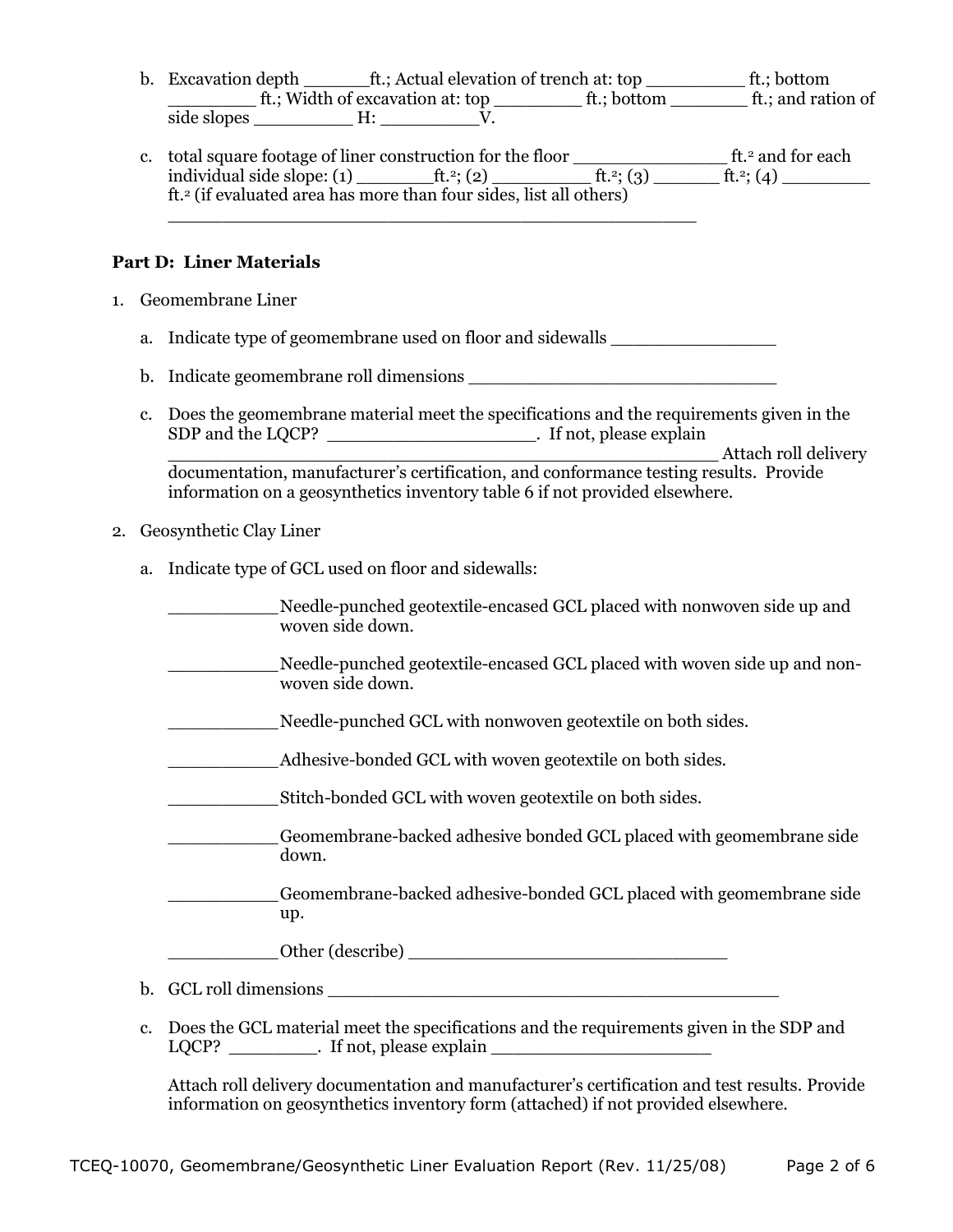## **Part E: Installation of the Geomembrane/Geosynthetic Clay Liner**

Describe concisely on attached sheets the field and laboratory activities performed by the certifying engineer and/or the engineer's staff to accomplish this evaluation. Please indicate the method used to determine testing locations, testing procedures, testing locations and repairs, and field and laboratory methods that were followed.

| 1. Dates geomembrane/geosynthetic clay liner was installed. |
|-------------------------------------------------------------|
| 2. Dates the engineer visited the site.                     |
| 3. Dates the protective cover was installed.                |
| 4. Name(s) of the engineer's technician and dates on site.  |

 $\_$  , and the set of the set of the set of the set of the set of the set of the set of the set of the set of the set of the set of the set of the set of the set of the set of the set of the set of the set of the set of th

- 5. Submit subgrade acceptance certificates.
- 6. Were all the QA/QC tests and the rate of testing preformed in conformance with the current  $LQCP?$  \_\_\_\_\_\_\_\_\_\_\_\_. If not, please explain.  $\overline{\phantom{a}}$
- 7. Attach any independent laboratory conformance test results for geomembrane liner or GCL if performed. These data must include copies of all laboratory permeability test data sheets. Also, include any miscellaneous tests such as any required field density tests on subgrade.
- 8. Submit geomembrane/geosynthetic clay liner panel development summary and geomembrane seam summary.
- 9. Geomembrane installation.
	- a. Types of field seaming used? \_\_\_\_\_\_\_\_\_\_\_\_\_\_\_\_\_\_\_\_\_\_\_\_\_\_\_\_\_\_\_\_\_\_\_
	- b. Start-Up Testing

Were peel and shear test seams made by each seamer each day at the start-up of each seaming period and after the mid-day break, for each seaming apparatus he or she used that day? \_\_\_\_\_\_\_\_\_\_. Did each seamer make at least one test seam each day he or she performed seaming? \_\_\_\_\_\_\_\_\_. Submit applicable geomembrane fusion trial seam summary and geomembrane extrusion trial seam summary tables.

- c. Non-Destructive Testing
	- 1. Was continuous, non-destructive testing performed on all seams? \_\_
	- 2. Type of non-destructive testing: vacuum box \_\_\_\_\_, air pressure \_\_\_\_\_, other (please explain) \_\_\_\_\_\_\_\_\_\_\_\_\_\_\_\_\_\_\_\_\_\_\_\_\_\_\_
	- 3. Submit air pressure test summary table and other non-destructive test documentation on the applicable geomembrane seam summary and geomembrane repair summary table.
- d. Destructive Testing (if performed)
	- 1. Number of locations where destructive tests were performed. \_\_\_\_\_\_\_\_\_ Total length of seaming \_\_\_\_\_\_\_ feet. Attach destructive tests results.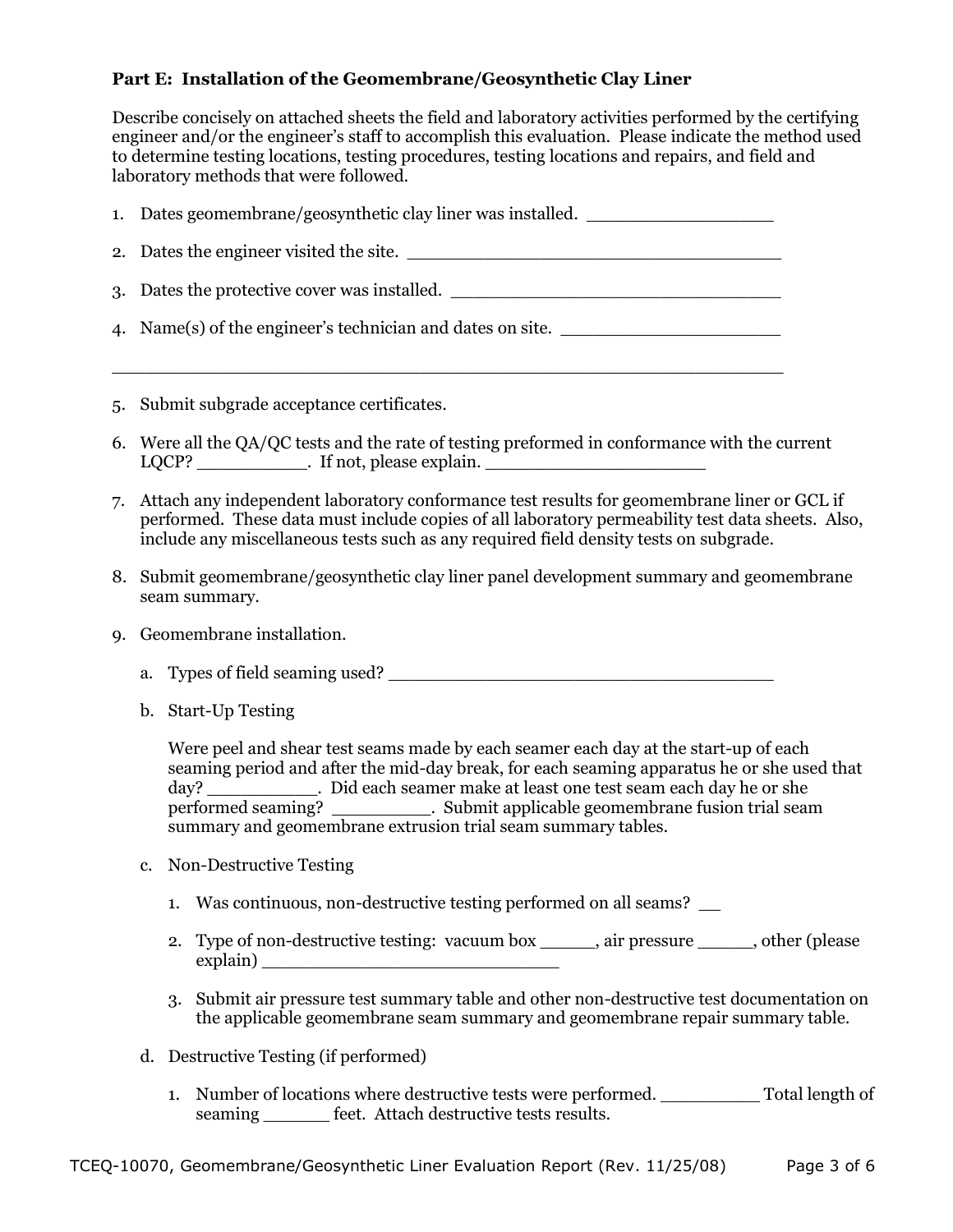- 2. Minimum number of peel tests required to be performed by quality control laboratory. \_\_\_\_\_\_. Number actually performed? \_\_\_\_\_\_ (Dual track welds must be tested independently).
- 3. Minimum number of shear tests required to be performed by quality control laboratory. \_\_\_\_\_\_. Number actually performed? \_\_\_\_\_\_\_
- 4. Where are samples from each destructive testing archived?
- 5. Submit destructive test summary table and laboratory destructive test data.
- e. Repairs

Were all seams which failed destructive or non-destructive testing and other areas requiring repairs repaired in accordance with the LQCP?

Submit geomembrane repair summary table.

- 10. Geosynthetic Clay Liner Installation
	- a. How much overlap was provided at the edges of the GCL panels? \_\_\_\_\_\_\_\_\_\_. Was granular bentonite placed in the overlaps? \_\_\_\_\_\_\_ If so, please describe the placement procedure, the rate of bentonite placement, and the procedure used to verify the amount of bentonite placed. \_\_\_\_\_\_\_\_\_\_\_\_\_\_\_\_\_\_\_\_\_\_\_
	- b. Were the GCL panels placed by unrolling or by dragging the rolls across the subgrade?

\_\_\_\_\_\_\_\_\_\_\_\_\_\_\_\_\_\_\_\_\_\_\_\_\_\_\_\_\_\_\_\_\_\_\_\_\_\_\_\_\_\_\_\_\_\_\_\_

- c. Did any GCL hydrate prematurely prior to covering with geomembrane or protective cover? Fig. 1. If so, were the hydrated areas removed and replaced? The same setting in the setting of the hydrated areas removed and replaced? please explain.
- d. How was the GCL tied into existing liner from any adjacent lined areas (attach sketch showing tie-in if necessary)?

\_\_\_\_\_\_\_\_\_\_\_\_\_\_\_\_\_\_\_\_\_\_\_\_\_\_\_\_\_\_\_\_\_\_\_\_\_\_\_\_\_\_\_\_\_\_\_\_\_\_\_\_\_\_\_\_\_

\_\_\_\_\_\_\_\_\_\_\_\_\_\_\_\_\_\_\_\_\_\_\_\_\_\_\_\_\_\_\_\_\_\_\_\_\_\_\_\_\_\_\_\_\_\_\_\_\_\_\_\_\_\_\_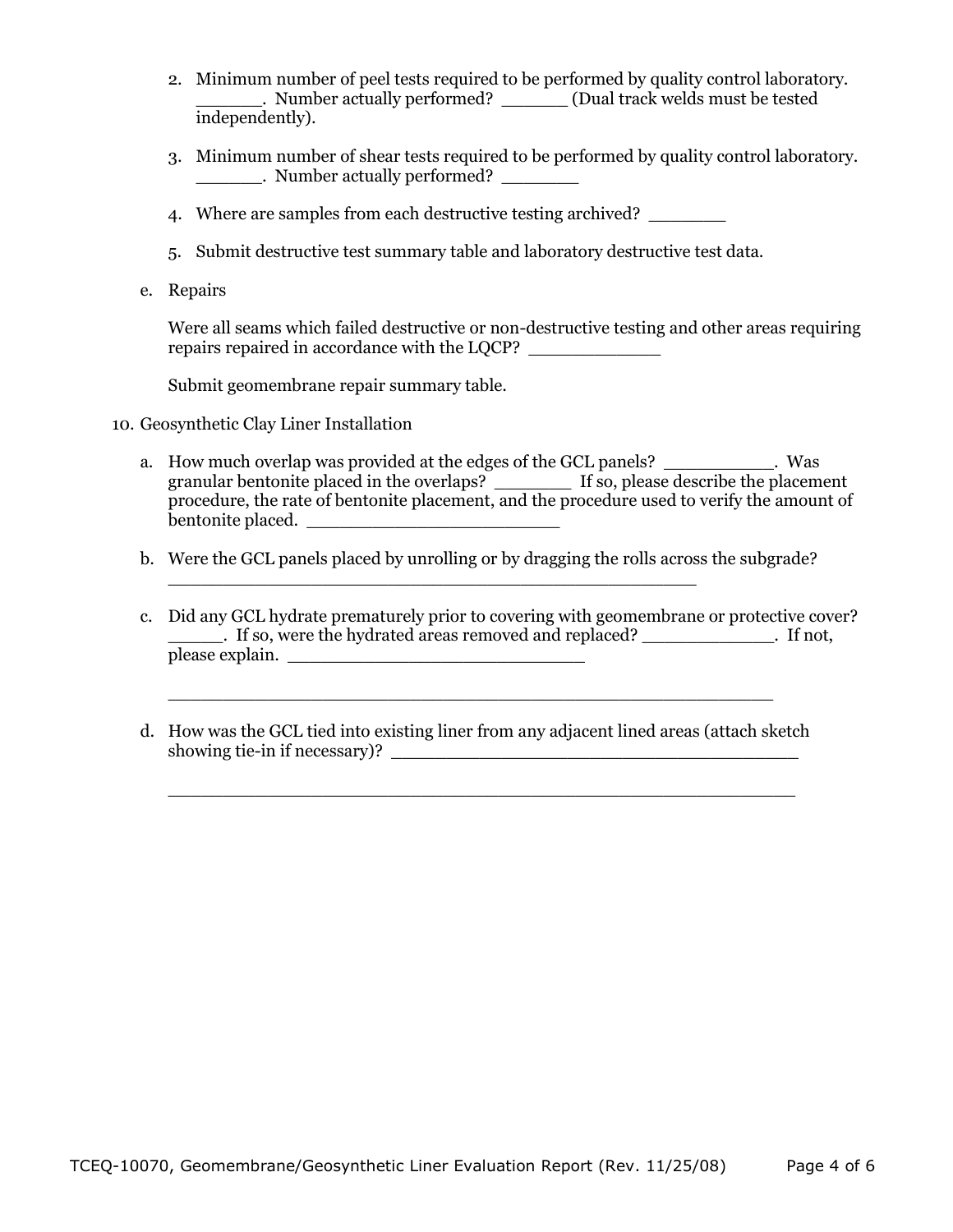## **Part F: Leachate Collection System/Protective Cover**

- 1. Gradient of bottom of evaluated area. \_\_\_\_\_\_\_\_\_\_\_\_\_\_\_\_\_\_\_\_\_\_\_\_\_\_\_\_\_\_\_.
- 2. Gradient of leachate collection lines.

 $\_$  , and the set of the set of the set of the set of the set of the set of the set of the set of the set of the set of the set of the set of the set of the set of the set of the set of the set of the set of the set of th

 $\_$  , and the set of the set of the set of the set of the set of the set of the set of the set of the set of the set of the set of the set of the set of the set of the set of the set of the set of the set of the set of th

- 3. What method of placement was used for the LCS and/or protective cover over the geomembrane  $\text{linear}/\text{GCL}$ ?
- 4. Was the liner system (including LCS/protective cover placement) completed prior to the engineer's final field visit? \_\_\_\_\_\_\_\_\_\_\_\_\_\_\_\_\_\_\_\_\_\_.
- 5. Do protective cover soil and leachate collection system materials (trench backfill; leachate collection layer soil; drainage, filter or cushion geosynthetics; collector pipes) meet the required specifications?
- 6. Attach result of any required permeability, grain size, and calcium carbonate content tests on soil drainage and protective cover materials by suppliers and independent laboratory. For geosynthetic materials; attach roll delivery documentation, suppliers' certifications and test results, and results of any conformance tests required by the LQCP.
- 7. Attach survey documentation from a registered surveyor for thickness verification of LCS and protective cover. Also attach a sketch showing the liner/LCS/protective cover cross-section.

#### **Part G: Ballast**

Does this liner system require any ballast to overcome hydrostatic pressure? \_\_\_\_\_\_\_.

Include a demonstration of stability during construction (or post-construction BER if desired) with this GLER/GCLER. This documentation must include: (1) the seasonal high water table and how it was derived (a table showing the groundwater elevations from monitor wells or piezometers is sufficient); (2) the depth of the excavation (Part C.2.c above); and (3) a narrative explaining why ballasting is required with respect to the depth of excavation and the seasonal high water table elevation.